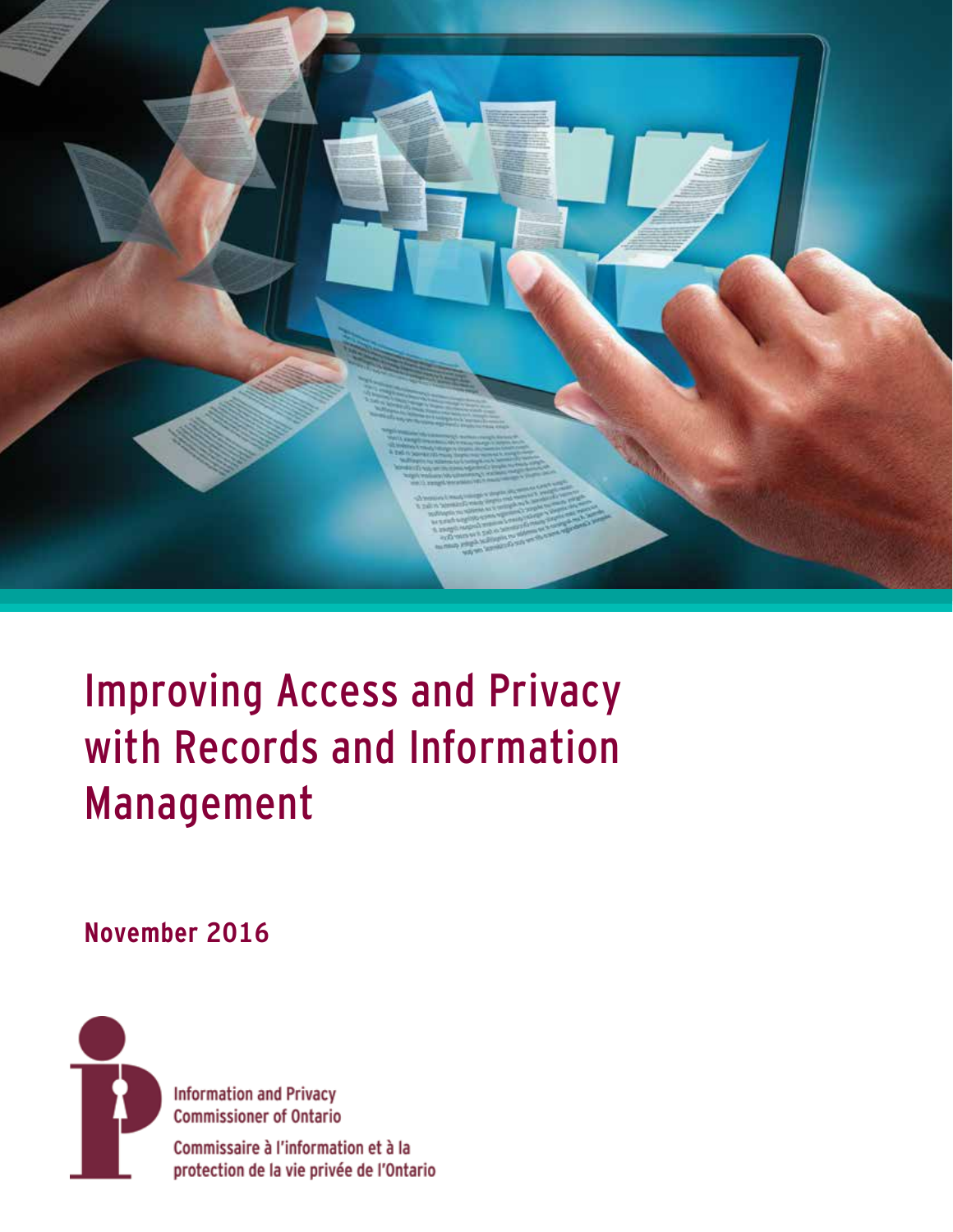**The IPC gratefully acknowledges the contributions of staff at the City of Toronto and the Ontario Ministry of Government and Consumer Services, whose suggestions and insights have greatly informed this paper.**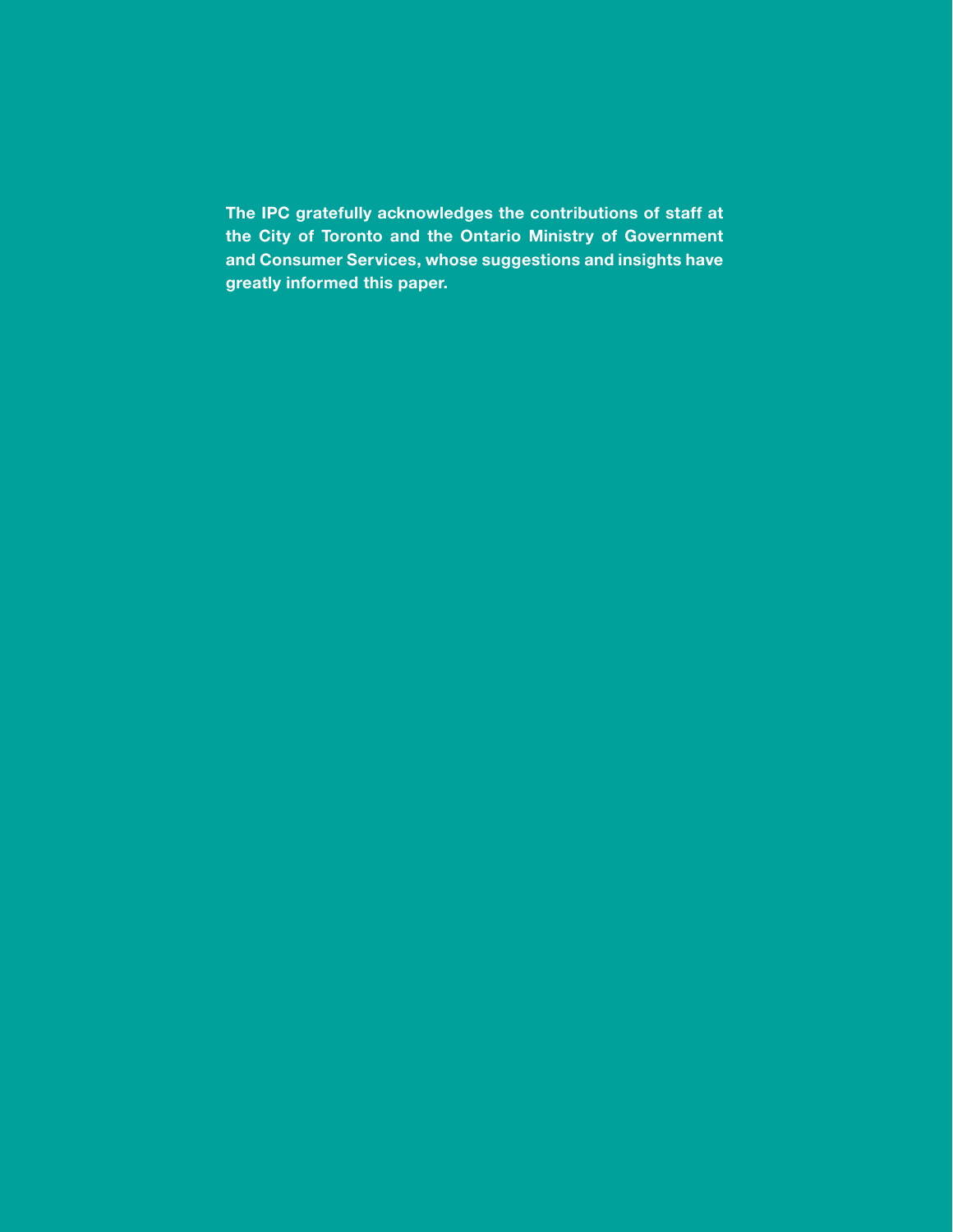# CONTENTS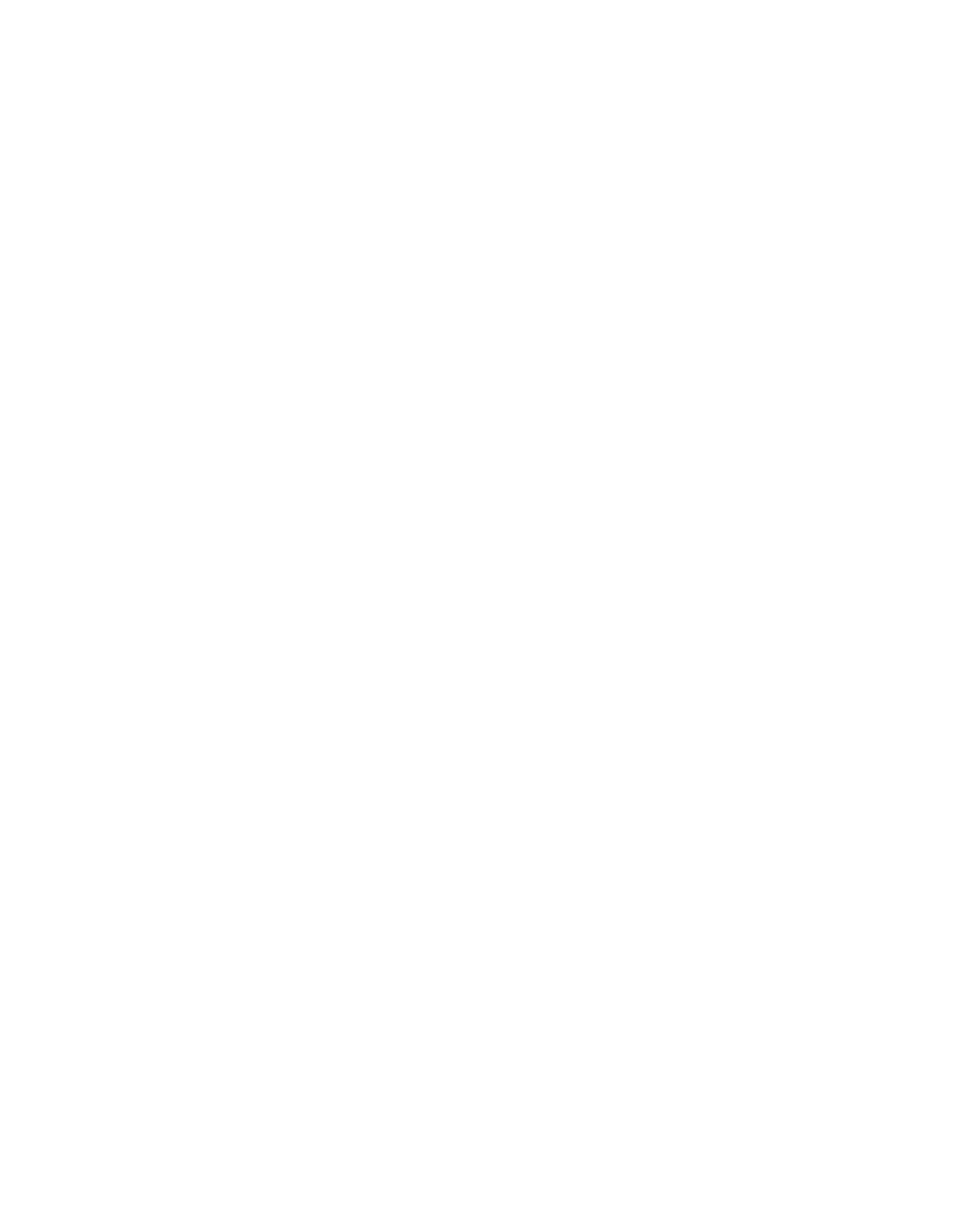<span id="page-4-0"></span>Developing and implementing effective records and information management (RIM) practices and policies are key to compliance with the *[Freedom of Information and Protection of](https://www.ontario.ca/laws/statute/90f31)  [Privacy Act](https://www.ontario.ca/laws/statute/90f31) (FIPPA)* and the *[Municipal Freedom of Information and Protection of Privacy](https://www.ontario.ca/laws/statute/90m56)  [Act](https://www.ontario.ca/laws/statute/90m56) (MFIPPA)* or the acts*.* The Office of the Information and Privacy Commissioner of Ontario (IPC) is issuing this guidance document to assist institutions and their staff in understanding the direct relationship between good RIM practices and institutions' ability to meet their responsibilities under the acts*.* This guidance will also provide heads of institutions with a basic understanding of RIM principles and best practices to facilitate conversations with information management professionals and staff.

## WHERE RIM MEETS ACCESS AND PRIVACY

When a member of the public submits an access request, institutions must respond thoroughly and within the required time frame. Your institution's ability to do this, however, may be facilitated or hindered by its information management practices. By implementing strong RIM practices, you can prevent records from being lost or inappropriately deleted, reduce search times and fees associated with finding mishandled information and reduce the risk of privacy breaches. Poor RIM practices can negatively impact your ability to:

- respond to requests
- be transparent and accountable
- implement and maintain Open Data and Open Information programs
- ensure confidentiality and privacy of personal information

Our experience has shown that staff that process requests under the acts face situations where they are unable to locate responsive records or are burdened with extensive search times that return multiple copies of the same record or unresponsive records. In a number of recent appeals and orders, the IPC has found that institutions charged excessive fees or failed to conduct reasonable searches as a result of poor RIM practices.<sup>1</sup> In the special investigative report *[Deleting Accountability: Record Management Practices of Political Staff](https://www.ipc.on.ca/wp-content/uploads/2016/08/2013-06-05-Deleting-Accountability-1.pdf)*, we found that email records had been inappropriately deleted under the misconception that emails did not qualify as records that needed to be retained. In each of these cases, a significant misunderstanding of or a failure to apply good RIM practices directly impacted an institution's ability to meet its obligations under the acts.

# BASIC RIM CONCEPTS

#### UNDERSTANDING RECORDS

For the purposes of this paper, we will use the term 'record' as defined, in part, in section 2(1) of the acts:

<sup>1</sup> See, for example, **[PO-2964-I](http://decisions.ipc.on.ca/ipc-cipvp/orders/en/item/133568/index.do?r=AAAAAQAJUE8tMjk2NC1JAQ)**, **[PO-2423](http://decisions.ipc.on.ca/ipc-cipvp/orders/en/item/132490/index.do?r=AAAAAQAHUE8tMjQyMwE)**, **[MO-2959](http://decisions.ipc.on.ca/ipc-cipvp/orders/en/item/134307/index.do?r=AAAAAQAHTU8tMjk1OQE)**, **[PO-3177](http://decisions.ipc.on.ca/ipc-cipvp/orders/en/item/134081/index.do?r=AAAAAQAHUE8tMzE3NwE)**, **[MO-2733](http://decisions.ipc.on.ca/ipc-cipvp/orders/en/item/133930/index.do?r=AAAAAQAHTU8tMjczMwE)**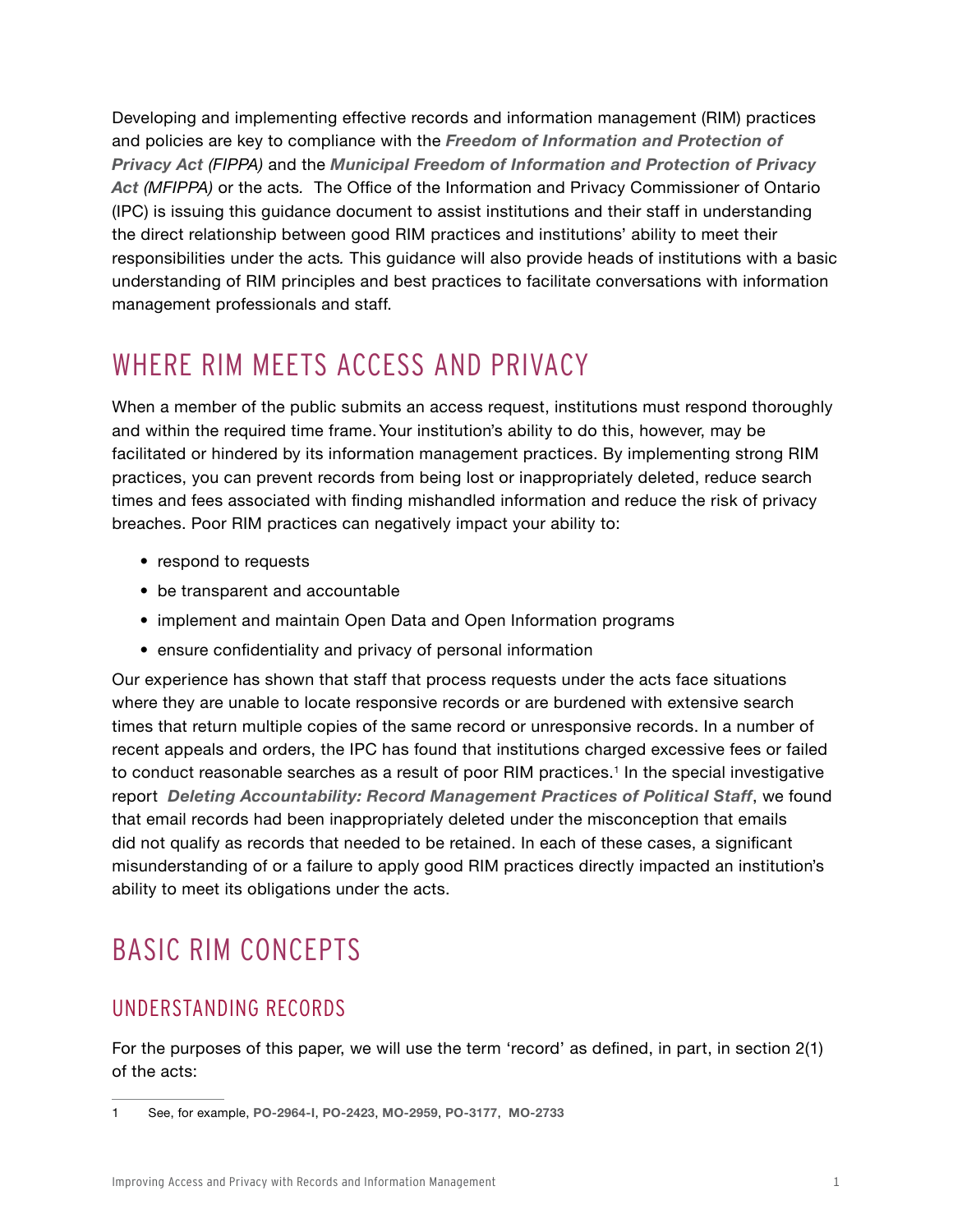<span id="page-5-0"></span>"record" means any record of information however recorded, whether in printed form, on film, by electronic means or otherwise, and includes,

- (a) correspondence, a memorandum, a book, a plan, a map, a drawing, a diagram, a pictorial or graphic work, a photograph, a film, a microfilm, a sound recording, a videotape, a machine readable record, any other documentary material, regardless of physical form or characteristics, and any copy thereof, and
- (b) subject to the regulations, any record that is capable of being produced from a machine readable record under the control of an institution by means of computer hardware and software or any other information storage equipment and technical expertise normally used by the institution.

Records can be emails, visual representations such as photographs, illustrations or maps, audio or video recordings, and data in any form. Consequently, RIM practices must address records in all of their potential forms and media.

A challenge of introducing RIM practices in an institution is ensuring that staff understand the breadth of the term 'record.' Staff that deal solely with data, electronic files or other formats of materials must deal with their records in a similarly regimented way as staff dealing with traditional paper files.

#### THE INFORMATION LIFECYCLE

The 'information lifecycle' refers to the various stages that records go through from their creation or acquisition to their final destruction or archiving. It is important to remember that access and privacy laws apply to records at any stage of their lifecycle. As a result, it is necessary to ensure that your RIM practices address each stage to protect and preserve valuable information. Briefly, the information lifecycle is:

- 1. **Creation and collection:** This is the birth of a record. At this stage, a record is either created or collected. This can include a number of different types of records, such as drafts, research materials, final versions of documents, data or analytics.
- 2. **Use and Maintenance:** Once a record has been created or collected, it enters this stage. Here, the record may be actively used in any number of ways, such as publishing it or using it as a reference. Maintenance at this stage refers to the editing and updating that may occur to a record.
- 3. **Disposition:** When a record is no longer useful, it will either be retained permanently (archived) or destroyed. The decision to archive or destroy will be based on the applicable records retention schedule.

Generally speaking, records with a shorter term value will be saved for a defined period of time before being destroyed, while records that have long-term value will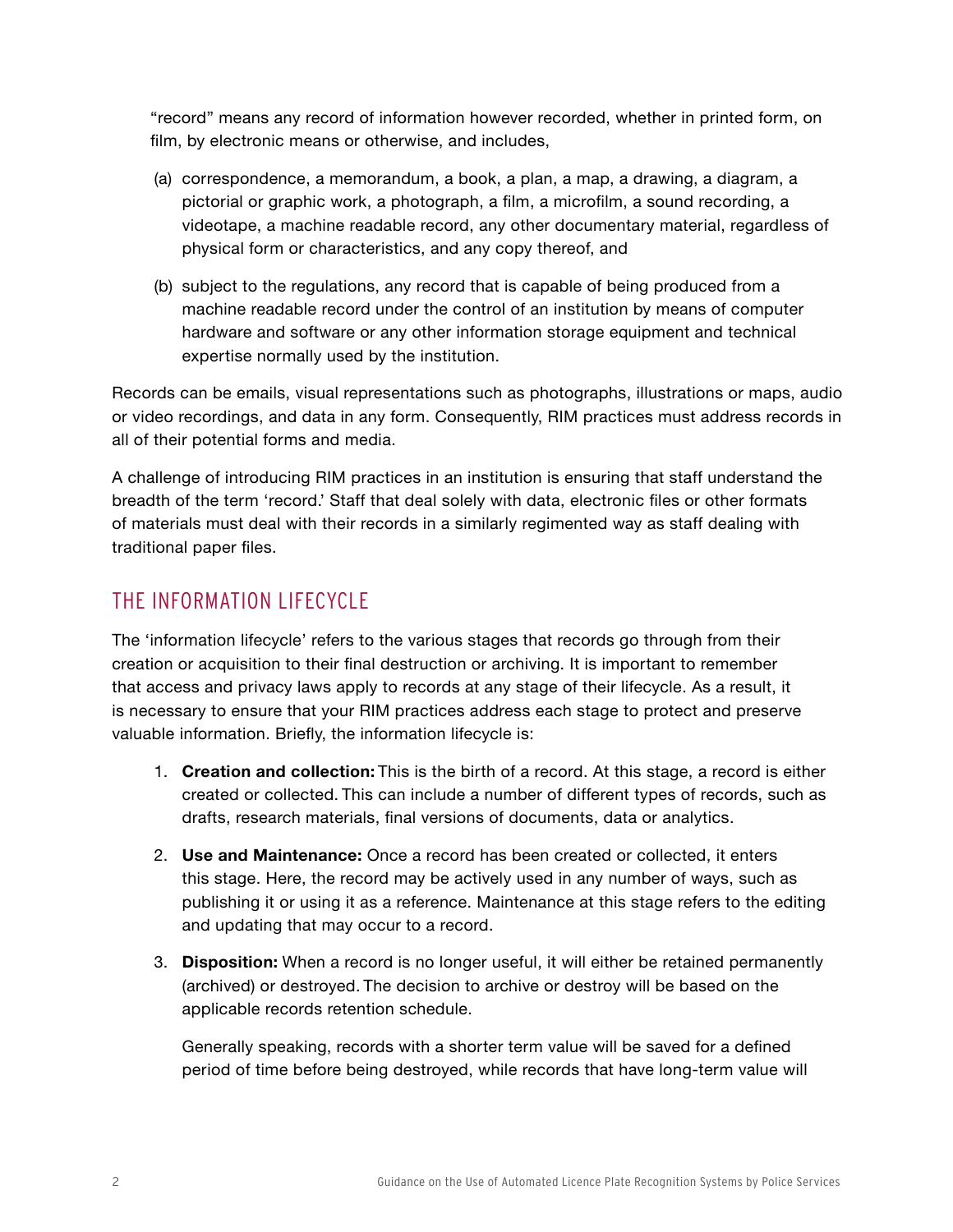<span id="page-6-0"></span>be archived. Records that are deemed to be of no lasting value, such as transitory records, will be destroyed.

The method of destruction will vary depending on the sensitivity of the information contained within the record. For example, a publically available newsletter may simply be recycled, whereas a document containing personal information would require secure destruction. The IPC has a number of resources providing additional information on secure destruction.2

# RIM BEST PRACTICES

The following RIM practices are commonly accepted best practices but are not exhaustive. The intention of this section is to provide institutions with a high-level overview, rather than a detailed description of how to implement different RIM practices.

It must also be noted that no single approach will be appropriate for every institution. Some of these practices will need to be modified to meet specific needs, and some may not be appropriate at all.

The IPC highly recommends that you work closely with your institution's RIM staff in the development of practices that meet your institution's unique needs and situation. If your institution does not have dedicated RIM staff, consider designating a team or engaging with external consultants to investigate these options and develop an implementation plan.

#### REVIEW AND UNDERSTAND YOUR INSTITUTION'S REQUIREMENTS

Review all existing legal, policy and other requirements before developing and implementing RIM practices.

It is important to fully understand the recordkeeping rules that currently apply to your institution. For example, the ministries and designated agencies, boards and commissions of the Ontario Public Service (OPS) are required to meet the obligations of the *[Archives and](https://www.ontario.ca/laws/statute/06a34)  [Recordkeeping Act](https://www.ontario.ca/laws/statute/06a34)*, *2006* (*ARA*)*,* and records retention schedules approved under that law. Many municipal institutions have by-laws that address records retention or management. Your institution may have additional requirements set out in policies or procedures that you will need to consider.

<sup>2</sup> Fact Sheet #10 - Secure Destruction of Personal Information: **https://www.ipc.on.ca/wp-content/uploads/Resources/ fact-10-e.pdf** 

Get rid of it Securely to keep it Private - Best Practices for the Secure Destruction of Personal Health Information: **<https://www.ipc.on.ca/wp-content/uploads/Resources/naid.pdf>**

Practices No. 26: Safe and Secure Disposal Procedures for Municipal Institutions: **[https://www.ipc.on.ca/wp-content/](https://www.ipc.on.ca/wp-content/uploads/2016/08/Practices-No.-26-Safe-and-Secure-Disposal-Procedures-for-Municipal-Institutions.pdf) [uploads/2016/08/Practices-No.-26-Safe-and-Secure-Disposal-Procedures-for-Municipal-Institutions.pdf](https://www.ipc.on.ca/wp-content/uploads/2016/08/Practices-No.-26-Safe-and-Secure-Disposal-Procedures-for-Municipal-Institutions.pdf)**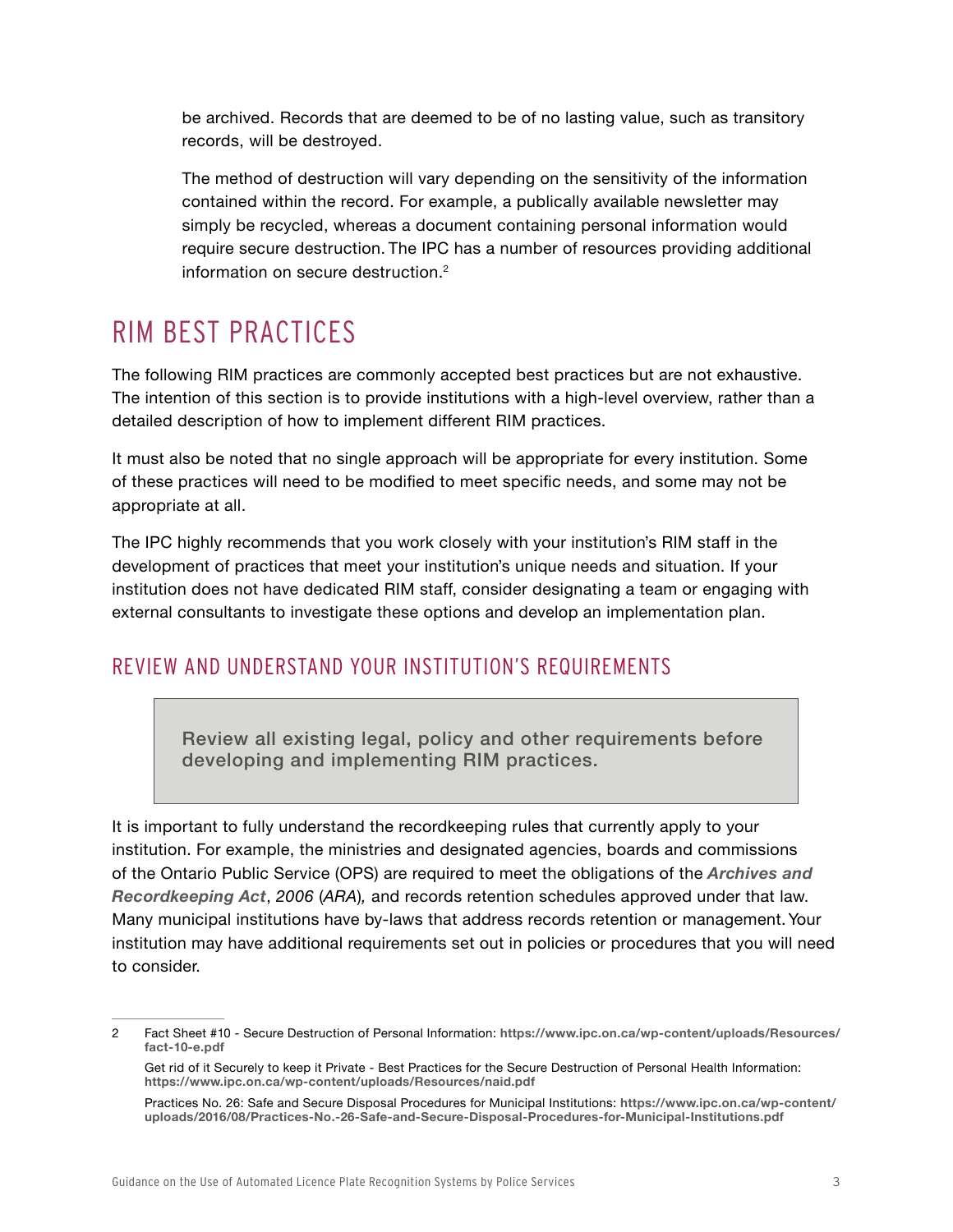<span id="page-7-0"></span>Under *FIPPA* and *MFIPPA*, institutions must preserve records in accordance with the recordkeeping requirements established by their institution.<sup>3</sup> The acts also require that institutions retain personal information that has been used in order to allow people to access their personal information.4

In consultation with your legal and RIM staff, review all existing requirements and how they have been implemented within your institution, before considering new plans and RIM activities.

#### DEVELOP FILE CLASSIFICATIONS AND SAFEGUARDS

Classify files according to the sensitivity of their contents and apply safeguards to protect the records.

The information maintained within records will vary significantly, and as a result, not all records require the same degree of protection. For example, consider personal information, which is defined by the acts as any information that is about an identifiable individual, and must be protected from unauthorized collection, use or disclosure*.* As a result of the requirements to protect personal information, records that contain such information may require greater safeguards than others.

Personal information, however, is only one form of information that may require special measures. Your institution may maintain records that are sensitive for other reasons. Consider, for example, law enforcement records that form part of an active investigation. The disclosure of this information may impede an investigation. Another example is location information for species at risk. The disclosure of this information could result in harm to an endangered species.

In order to effectively protect sensitive information, your institution must know where that information is held, who may access it and under what circumstances. You can start by developing sensitivity classifications for your records and assign appropriate safeguards for each sensitivity level. For example, the OPS has developed a system called the Information Security and Privacy Classification, which allows staff to apply a security level to each record.<sup>5</sup> The required safeguards for protecting records are then based on the security level of the individual record.

<sup>3</sup> *FIPPA* 10.1 and *MFIPPA* 4.1. For further information, see *[New Recordkeeping Amendments in FIPPA and MFIPPA](https://www.ipc.on.ca/resource/fippa-and-mfippa-bill-8-the-recordkeeping-amendments/)*

<sup>4</sup> *FIPPA* 40(1) and *MFIPPA* 30(1)

<sup>5</sup> For additional examples of information security classifications, see: British Columbia's Information Security Classification Framework: **[http://www.cio.gov.bc.ca/cio/informationsecurity/classification/information\\_security\\_](http://www.cio.gov.bc.ca/cio/informationsecurity/classification/information_security_classification_framework.page) [classification\\_framework.page](http://www.cio.gov.bc.ca/cio/informationsecurity/classification/information_security_classification_framework.page)**

Alberta's Information Security Classification: **[http://www.im.gov.ab.ca/documents/publications/](http://www.im.gov.ab.ca/documents/publications/InfoSecurityClassification.pdf) [InfoSecurityClassification.pdf](http://www.im.gov.ab.ca/documents/publications/InfoSecurityClassification.pdf)**

University of Western Ontario's Data Classification Standards: **[https://security.uwo.ca/information\\_governance/](https://security.uwo.ca/information_governance/standards/data_classification/index.html) [standards/data\\_classification/index.html](https://security.uwo.ca/information_governance/standards/data_classification/index.html)**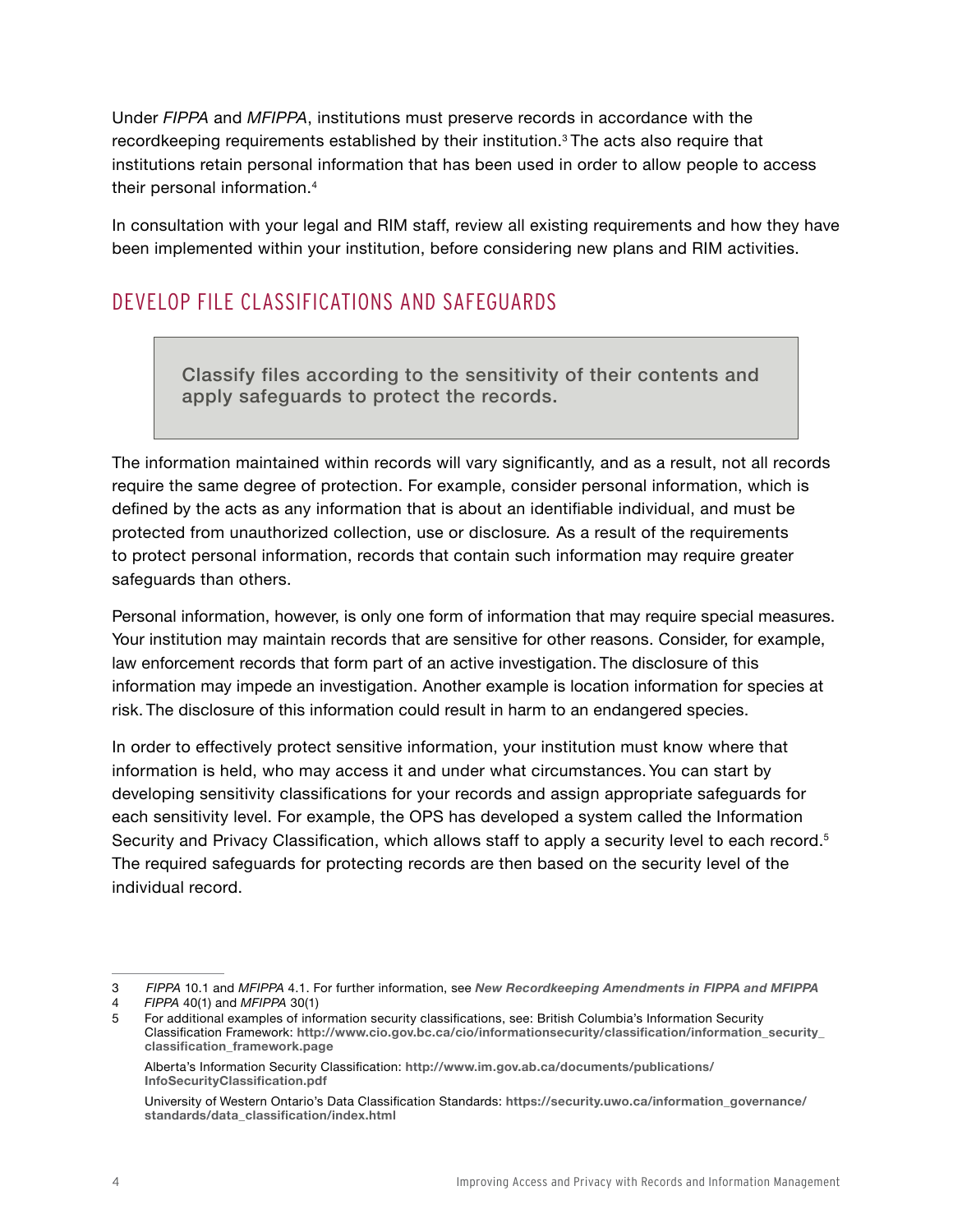<span id="page-8-0"></span>When implementing a classification, it is essential to develop accompanying safeguard requirements. Records that contain personal or other sensitive information require a number of security controls:

- **• Administrative:** policies that reflect who is permitted access to sensitive records and what they may or may not do with that information. For example, information that is highly sensitive may only be viewed by specific individuals who need the information to conduct their work. Alternatively, information that is deemed non-sensitive may be accessed and used broadly.
- **• Technical:** access controls that can be built into information systems. Some examples of technical access controls are password protection, encryption and secured shared drives.
- **• Physical:** physical controls that can be implemented to protect records. These controls may be as simple as maintaining locks on file cabinets containing sensitive information, or more complex measures, such as key card access to specific locations within your office.

In addition to applying classifications and safeguards to your files, consider data minimization at all stages of personal or sensitive information handling. Data minimization refers to the practice of limiting the collection, use or disclosure of personal or sensitive information to only what is necessary. This practice can greatly assist institutions when responding to access requests. Where possible, your institution should avoid the unnecessary collection of any sensitive or personal information.

However, if it is necessary to collect or create records containing sensitive or personal information, design your records to ensure the specific information is easy to remove. For example, where feasible and appropriate, application forms that collect personal information should segregate personal information to one section of the form. Sensitive or personal data in databases can be kept in separate tables from other data, or documents that include personal information can keep that information to an appendix or separate section. This will make it easy to redact information should it be exempt from disclosure under the acts. This approach can be applied to any record containing personal or sensitive information.

#### DESIGN WITH ACCESS AND PRIVACY IN MIND

When building or acquiring new technologies, ensure that they are capable of meeting your access and privacy obligations.

When institutions commission, acquire or build new technologies that can be used to manage information, it is essential that these tools be capable of functions that support access and privacy obligations under the acts*.* For example, databases that contain personal information must be capable of allowing users to access and correct that information to enable compliance with the acts*.* When a system is not capable of simple extraction, the costs associated with an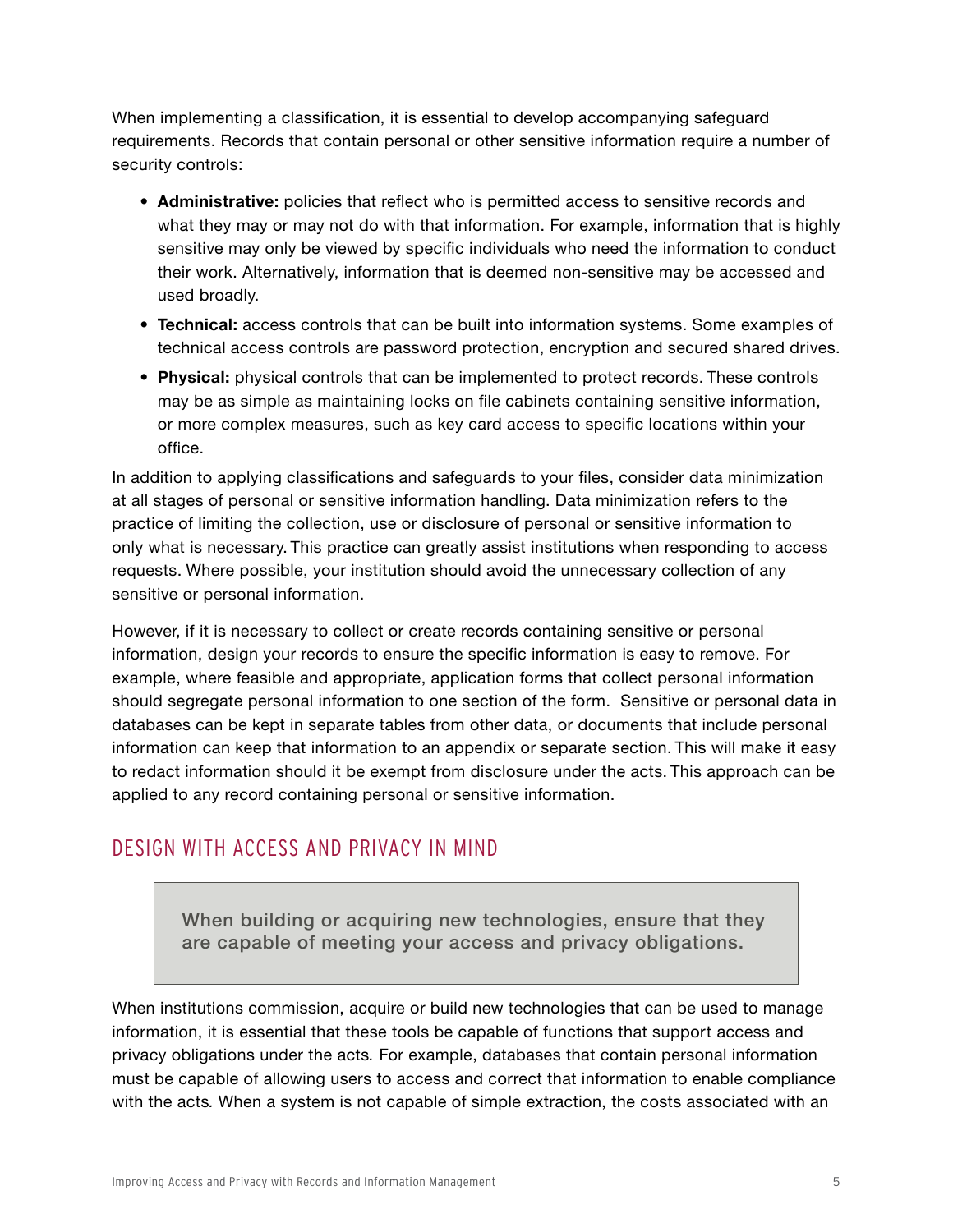<span id="page-9-0"></span>access or correction request may ultimately come at the expense of the institution. Likewise, the lack of extraction capability could prevent the appropriate destruction or archiving of records, leading to potential privacy and access issues.

Failure to address access and privacy issues at the system design stage may result in greater costs, in both time and resources. Information technology professionals, as well as procurement professionals involved in the acquisition of information technologies, must understand the RIM, access and privacy requirements for any new system.

#### DESIGNATE STAFF AS RECORD CUSTODIANS

Assign responsibility for maintaining specific records. Ensure that responsibility is transferred should designated staff members leave or organizational changes result in responsibilities changing hands.

In large offices where many staff perform a variety of functions, it can be challenging to determine who is responsible for individual records. This challenge may grow over time, as staff change positions or leave institutions. This can become especially problematic when access requests are received. If records have been abandoned, it can be extremely difficult for staff to identify the appropriate individuals and offices to conduct a search. Designating staff as record custodians can help address this issue.

A record custodian is an individual or group that is responsible for maintaining specific records or types of records. Depending on the nature of the records and the size of the organization, a record custodian may be an individual, a work unit, or even a large branch. However, it is a best practice to identify a specific position or group that is most familiar with the records to be responsible for carrying out maintenance actions and responding to requests regarding the records.

When a record custodian has been identified, document the designation and make the document accessible to others in the institution that may need to know. This can be done in a number of ways, depending on the types of records. For example, consider using metadata. Metadata is descriptive information about a data set or record which can easily include contact information for the responsible record custodian. For some types of records, it may be appropriate to designate record custodians in job descriptions, file plan documentation or simply as a note on a shared drive. It is important to remember to keep this information up to date, changing designations and contact information as necessary. The key point in designating record custodians is to ensure that records are appropriately managed and maintained over time to prevent records from being mishandled, lost or forgotten.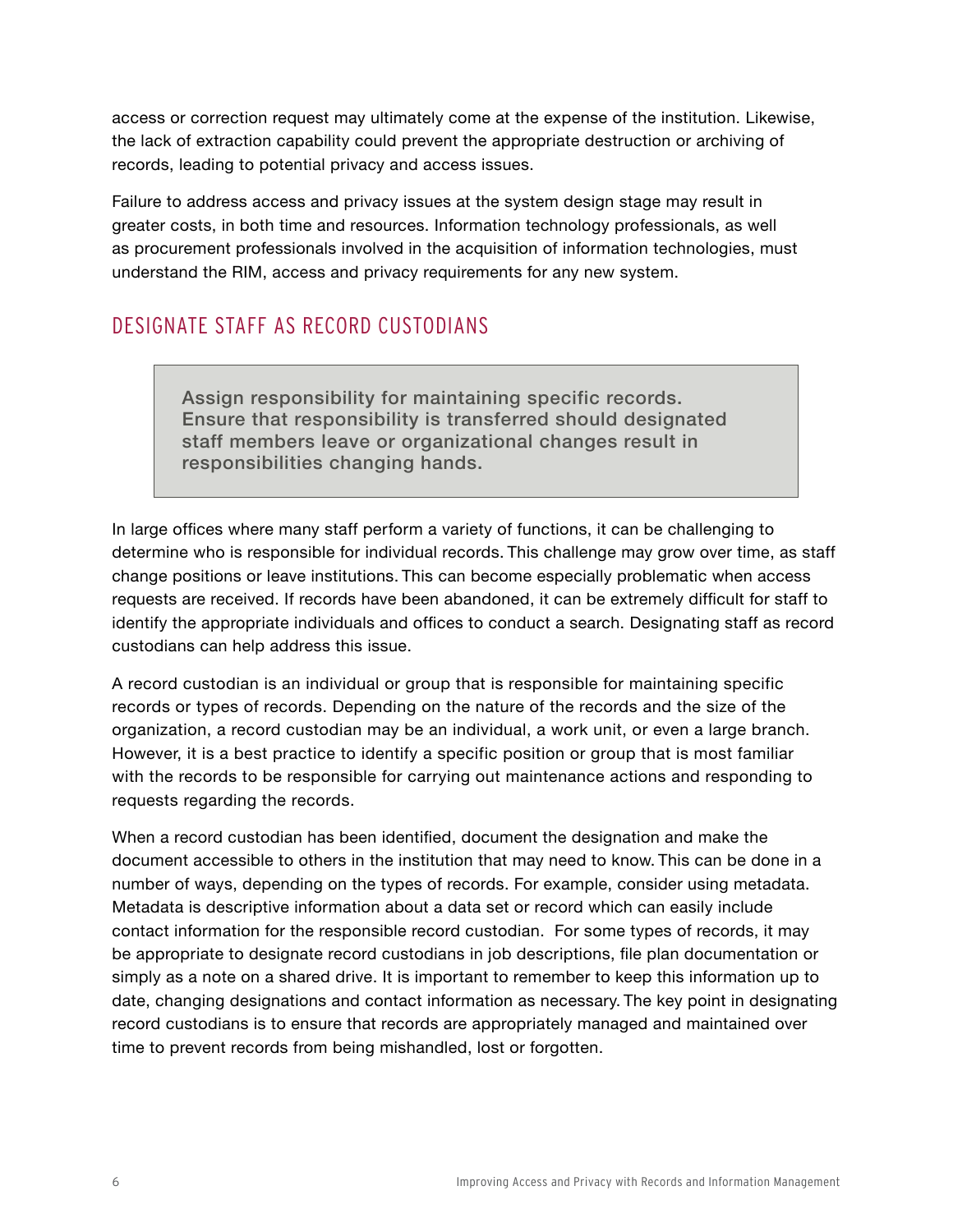#### <span id="page-10-0"></span>DEVELOP AND IMPLEMENT RETENTION SCHEDULES

Develop specific retention schedules for all records in your institution.

Records retention schedules outline the length of time records must be kept by an institution and what the ultimate disposition of those records will be after that time has elapsed. Generally, records retention schedules contain the following:

- A description of the records, including volume and format.
- The length of time that the records are to be retained by an institution.
- The length of time records may need to be retained in offsite storage.
- A decision as to whether they will be transferred to an archive or destroyed at the end of this retention period.

These schedules are an essential component of any RIM strategy and must form part of the policies and procedures used to implement that strategy. Many institutions, such as the OPS, have records retention schedules in place. For institutions that do not yet have them, they will need to be developed in order to maintain compliance with the acts. $6$ 

To begin, conduct an inventory of your institution's records to understand and document the full array of records created or collected by your institution. Once this has been completed, RIM and subject matter experts must work together to determine how long the record is needed by the institution. The ultimate disposition of the record, that is, whether it will be destroyed or archived, must then be decided. For institutions governed by the *ARA*, this decision will be made by the **[Archivist of Ontario](http://www.archives.gov.on.ca/en/recordkeeping/index.aspx)**. For other institutions, this decision will need to be made in consultation with RIM experts, librarians, archivists and/or subject matter experts, as appropriate.

#### KEEP UP WITH RETENTION SCHEDULES

Assign staff to conduct regular reviews to ensure that records are destroyed or archived in accordance with your retention schedules.

Establishing records retention schedules is an excellent first step in developing a RIM strategy, but in order to be fully effective, the schedules must be implemented and followed. As a starting point, train all staff on how to apply retention schedules to their records. This is

<sup>6</sup> For more information on the recordkeeping amendments to *FIPPA/MFIPPA*, see *[New Recordkeeping](https://www.ipc.on.ca/resource/fippa-and-mfippa-bill-8-the-recordkeeping-amendments/)  [Amendments in FIPPA and MFIPPA](https://www.ipc.on.ca/resource/fippa-and-mfippa-bill-8-the-recordkeeping-amendments/)*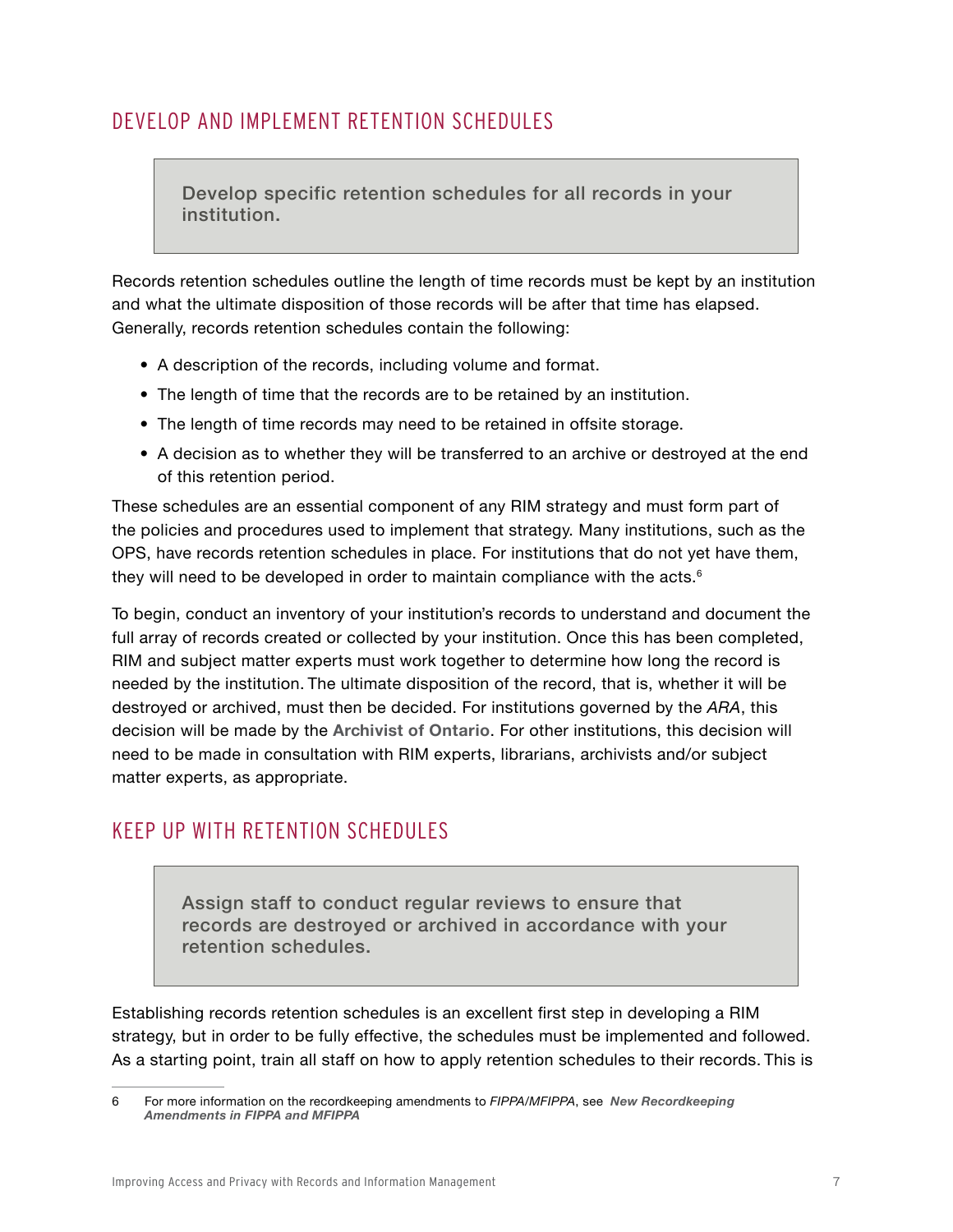<span id="page-11-0"></span>particularly important for record custodians, who will be responsible for maintaining the records and ensuring that they are appropriately handled at the end of their lifecycle.

Once implemented, staff will need to periodically review holdings to find records that have exceeded their retention period. These records, if no longer useful on site, must be archived or destroyed in accordance with the applicable records retention schedule.

The following tips can help your institution keep up with retention schedules and ensure that records are destroyed or archived appropriately:

- 1. Document retention dates and disposition on or with the record. This will allow record custodians to quickly see which records have exceeded their retention period and what the next step will be. This information can be held within a metadata record, a separate note to file or a sticker on a paper document.
- 2. When large volumes of records are meeting their retention period at the same time, schedule reminders for staff.
- 3. Schedule regular record clean-up. This could be a large annual event or a smaller weekly task. Determine what kind of schedule works best and ensure that you keep up with the required schedule.

Remember that records may be responsive to access requests as long as they are in the custody or control of your institution. When staff are conducting reviews, it is important to remember that any records that are responsive to a request or subject to a litigation hold must not be destroyed. Ensure that staff consult with your institution's legal and access to information departments before destroying records.

#### TRANSITORY RECORDS

Develop clear guidance on what constitutes a transitory record and ensure that all staff can identify and handle transitory records appropriately.

Institutions create and collect a large variety of records, but not all of these records have ongoing value. Consider, for example, emails or posters about internal social events, or multiple copies of a report. While these records serve a short term purpose, such as informing staff of a bake sale, or distributing copies of a report to many people, they do not serve any significant business purpose to the institution or to the public. Records such as these are called 'transitory' and they have their own records retention schedule that allows them to be destroyed.<sup>7</sup>

<sup>7</sup> For example, see the OPS' Common Record Series for transitory records: **[http://www.archives.gov.on.ca/en/](http://www.archives.gov.on.ca/en/recordkeeping/documents/Transitory-Records-Common.pdf) [recordkeeping/documents/Transitory-Records-Common.pdf](http://www.archives.gov.on.ca/en/recordkeeping/documents/Transitory-Records-Common.pdf)**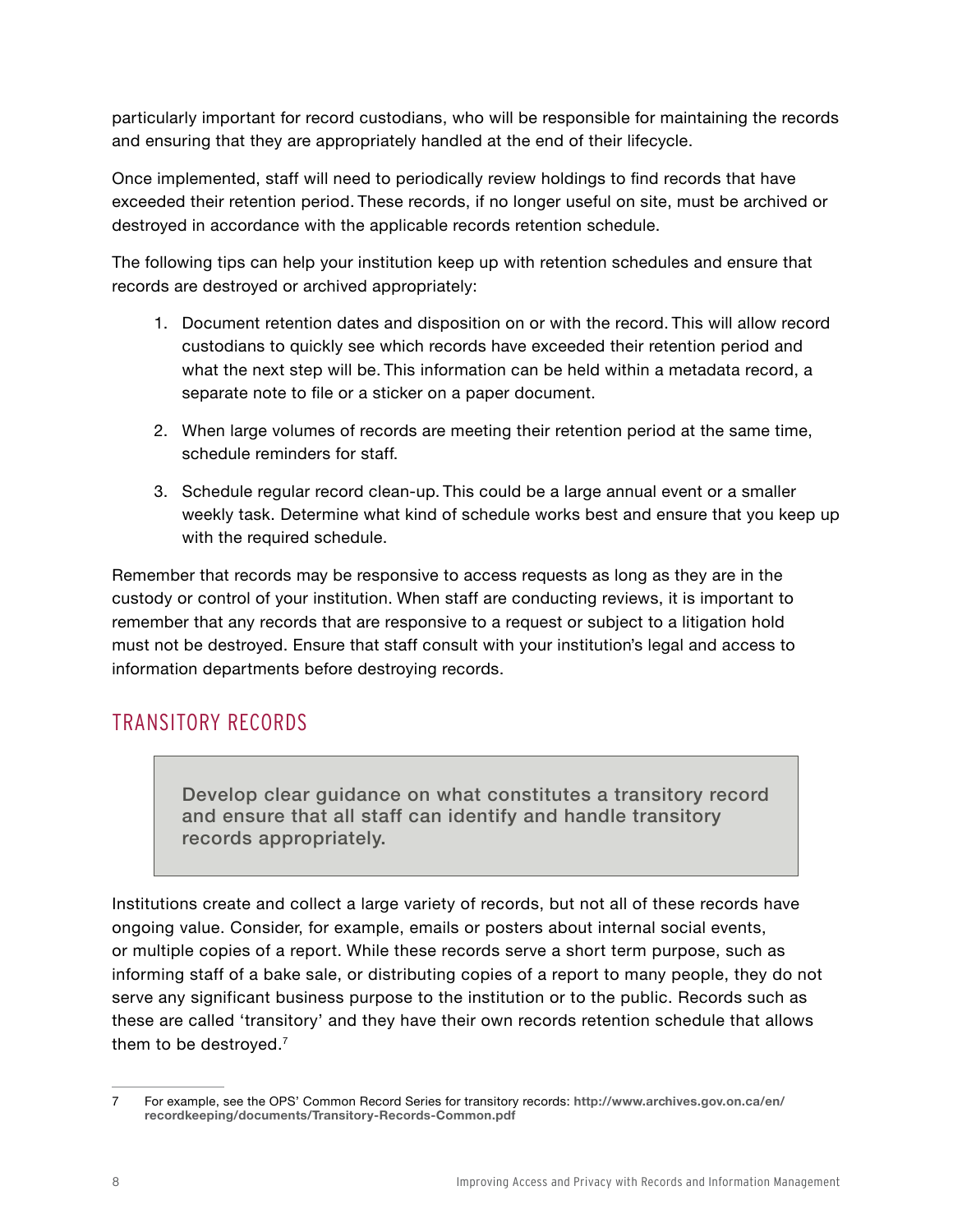<span id="page-12-0"></span>In developing and implementing RIM practices, it is vital that institutions clearly define the difference between transitory records and business records and establish protocols for deleting transitory records. When an access request is received, staff may need to search through a multitude of record holdings. This task can be made significantly easier if transitory records are destroyed appropriately.

The following considerations can help your institution define transitory records:

- 1. Was the record produced by your institution? If the record is a research resource, or copy of a published paper, it may not need to be kept after it is no longer useful.
- 2. Does the record document your institution's business? If the record contains information pertaining to your work, it is more likely to be a record that should be kept. If, however, the record pertains to internal social events, or external news clippings, it may not have a lasting value.
- 3. Are there multiple copies of the same record? It is important to save the official copy of a record, but duplicates may not be needed.

It is important to remember that transitory records do not have to be destroyed. If the record is still useful, keep it. There is no requirement to destroy these records. However, it is good practice to destroy transitory records that no longer have value to reduce the amount of material being stored and the resources associated with storing and searching through unnecessary records.

#### EMAIL MANAGEMENT

Emails are not transitory by default. Develop guidance on email management that helps staff manage and protect emails appropriately.

As described above, records can be in any format. Despite the fact that email is one of the main forms of business communication, many people see emails as inherently transitory.<sup>8</sup> However, business decisions, key communications, and important information are regularly shared by email, and as a result, emails must be managed as any other record in accordance with the acts.

Managing email records can be challenging, especially given the volume of emails received and sent. The following tips can help institutions and their staff organize and manage their email records:

<sup>8</sup> The inappropriate deletion of email records has been highlighted in *[Deleting Accountability](https://www.ipc.on.ca/wp-content/uploads/2016/08/2013-06-05-Deleting-Accountability.pdf)* and the BC report *[Access](https://www.oipc.bc.ca/investigation-reports/1874)  [Denied: Record Retention and Disposal Practices of Government of BC](https://www.oipc.bc.ca/investigation-reports/1874).*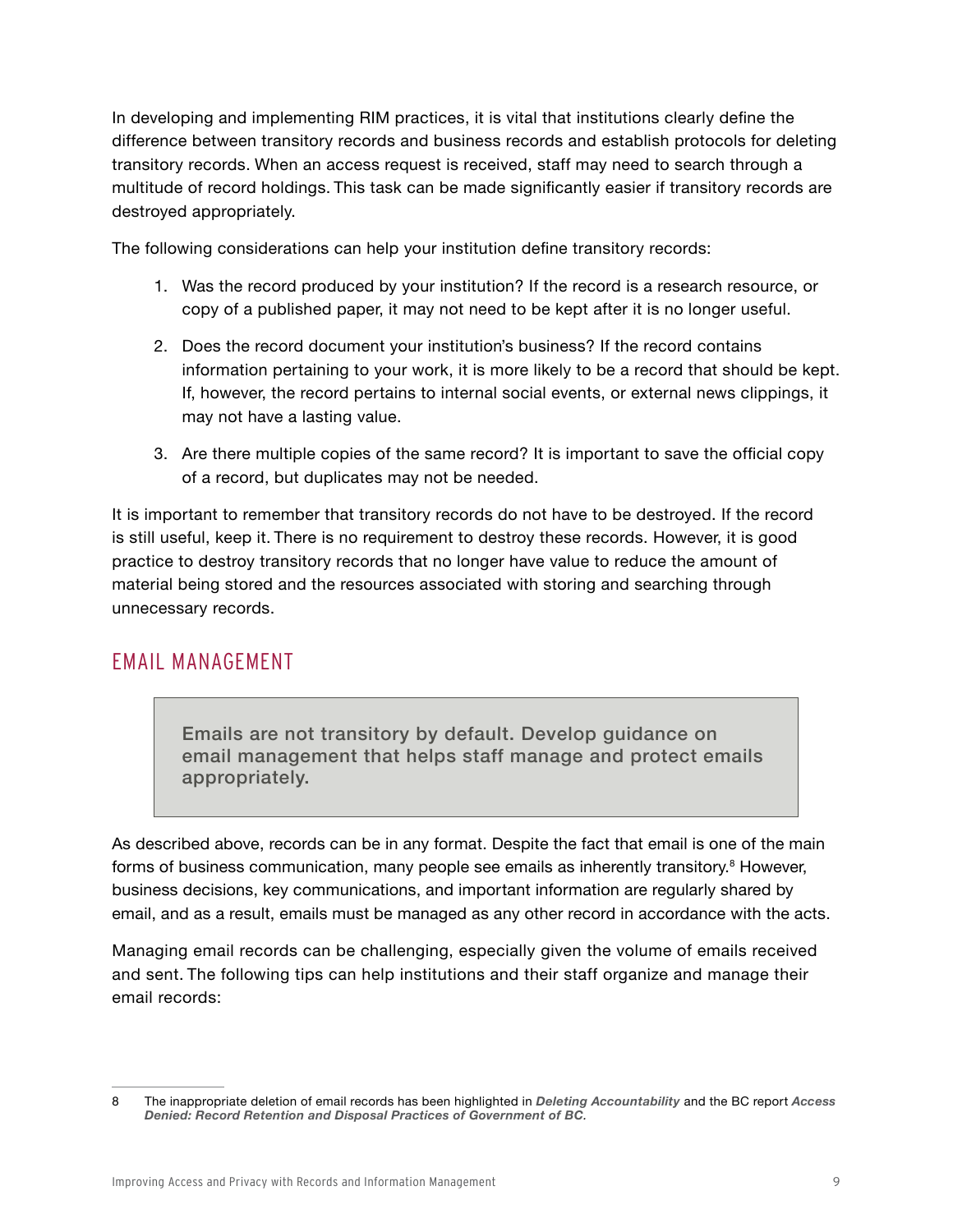- <span id="page-13-0"></span>1. Email messages that qualify as business records should be saved to shared repositories or other storage associated with the file. Consider saving messages in .PDF format rather than .MSG format, as they are more stable and difficult to alter.
- 2. When possible, avoid sending attachments. Rather, send hyperlinks to records in shared repositories to ensure that recipients have the most up-to-date version and to prevent potential inadvertent disclosure.
- 3. Create folders within your email to organize emails into relevant subjects. This can help keep inboxes manageable and may assist with workflow. Try moving emails into subject folders when the issue has been dealt with. When the file is closed, those emails will be easy to find and to move into longer term storage.
- 4. Keep subject lines short and clear, using consistent naming conventions when possible. This will help both you and the recipient find information and quickly identify relevant emails.

#### STORAGE OF ELECTRONIC RECORDS

Use storage solutions that have automatic back-up and appropriate security controls.

While records are in active use, they should be stored in a secure manner that allows for ease of access by authorized individuals. This is essential for responding to access requests as it can significantly reduce search time and resources. Shared drives, electronic records management systems or other shared storage resources are recommended, as they allow institutions to set access controls and limit access to authorized individuals. When individuals save records on their personal computers or within their email, it is easy for those records to be lost should the computer break down or individuals leave the institution.

Shared storage resources should have automatic back-up to prevent inadvertent loss of information. In addition, they should have security controls that allow only authorized individuals to access information. For example, access to a shared drive may be appropriate for members of a work unit, but not for other members of the institution. Alternatively, sensitive or personal information may require that only specific individuals or management have access.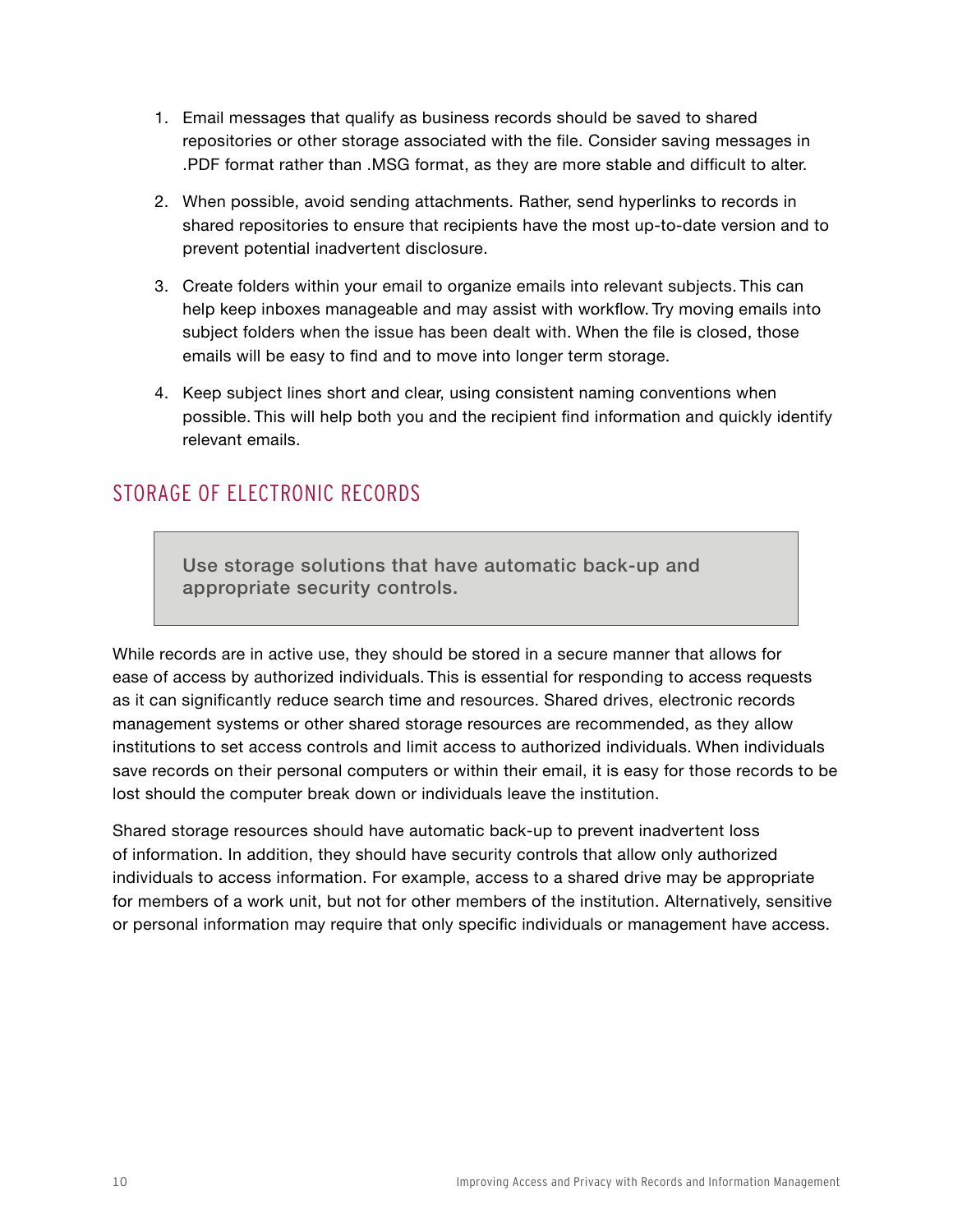#### <span id="page-14-0"></span>FILE NAMING

#### Apply meaningful names to files and apply them consistently.

File names are an important tool to help staff find information, especially in the context of an access request. However, when working on materials that are familiar to us, we tend to use vague titles. While one staff member may easily recognize what "Letter.doc" is, other staff will have to open the file to determine what the file actually is. In the context of an access request, this can result in significant search time and associated fees.

Implementing file naming conventions throughout an institution can standardize the way that staff save files and help ensure that materials can be easily searched for and accessed. File naming conventions do not need to be complicated to be effective. Rather, they should capture the minimum amount of information necessary for staff unfamiliar with the file to access it using a standard search.

Institutions will need to consider the types of information that is necessary to easily identify files, but there are a few elements that are recommended:

- date the record was prepared
- a descriptive title, for example, rather than simply naming a document "New Practices," a more descriptive title could be "RIM Practice Guidelines"
- version number as it can be easy to become confused when there are many versions of a record. Adding a version number can help ensure that staff are accessing the most current materials

#### ENTRY AND EXIT PROTOCOLS

Train staff on RIM requirements when they join the institution. Ensure that all records are appropriately stored and managed before staff leave.

As staff move between positions and institutions, it is easy for records to be lost, mishandled or destroyed inappropriately. Developing protocols for when staff start or leave positions can help prevent the loss of valuable information, as well as protect your institution from privacy breaches.

For staff entering a new position, ensure that they are made aware of the following:

- What records their position is responsible for maintaining.
- The RIM standards in place and how to apply them.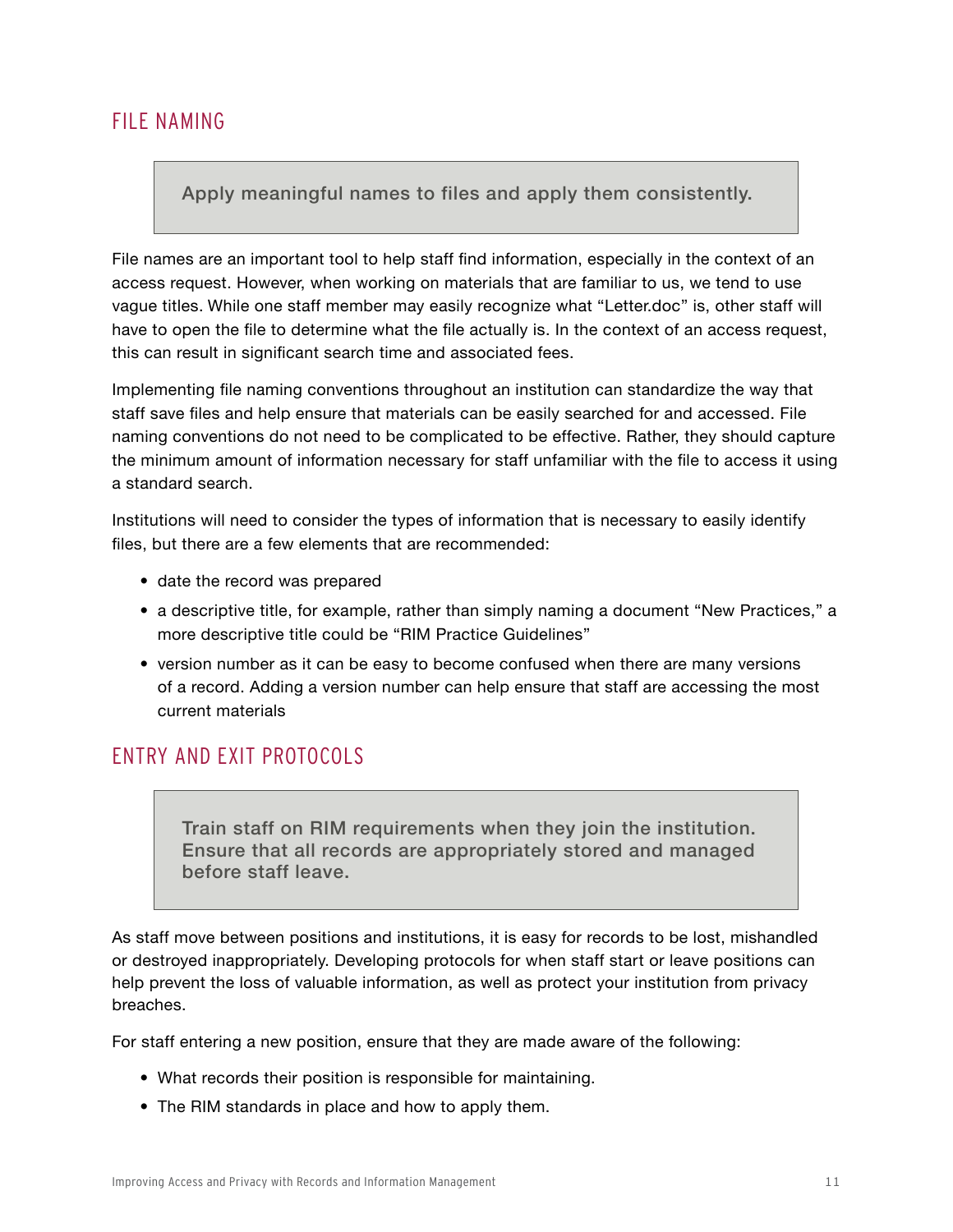- <span id="page-15-0"></span>• Any mandatory or voluntary RIM training that is available.
- How to access and use shared storage resources.
- Who the contact is for questions about RIM.

For staff exiting a position, it is important to ensure that records created or maintained during the individual's tenure are appropriately saved, securely destroyed or transferred to a replacement. Have the departing staff member verify that the following is completed prior to their last day:

- Records have been stored, transferred to an archive or destroyed based on their retention schedules.
- Personal non-work related information that may have been stored on a computer or in paper files has been destroyed.
- Email records have been appropriately saved or destroyed.
- A list of all records that the individual is responsible for maintaining has been prepared for transfer to the new record custodian.
- Passwords for protected files or storage media have been reset and transferred to the new record custodian.

Managers are responsible for ensuring that departing staff have completed all RIM requirements and should take steps to verify their completion.

#### CREATE A DUTY TO DOCUMENT

Implement policy that requires staff to keep written records of decisions about your institution's business.

As was seen above, records can be in any format. However, in some cases, important information is conveyed without the creation of a record at all. Business or policy decisions are sometimes made in meetings, over the phone or in other settings that do not automatically create a lasting record (such as over instant messaging programs). When these decisions or actions are not recorded, institutions may not be able to meet their access and privacy requirements under *FIPPA* and *MFIPPA.* As such, institutions should develop a policy requiring staff to document business-related activities, including a duty to accurately document key decisions.

In addition, it is important to ensure that staff use appropriate communication tools for business information. In our recent paper, **[Instant Messaging and Personal Email Accounts:](https://www.ipc.on.ca/wp-content/uploads/2016/08/Instant-Messaging.pdf)  [Meeting Your Access and Privacy Obligations](https://www.ipc.on.ca/wp-content/uploads/2016/08/Instant-Messaging.pdf)**, we also recommend that institutions prohibit the use of non-institutional email accounts or instant messaging tools for conducting business.

Implementing a requirement to document decisions requires the development of policy and training for staff so that they will fully understand what information should be recorded.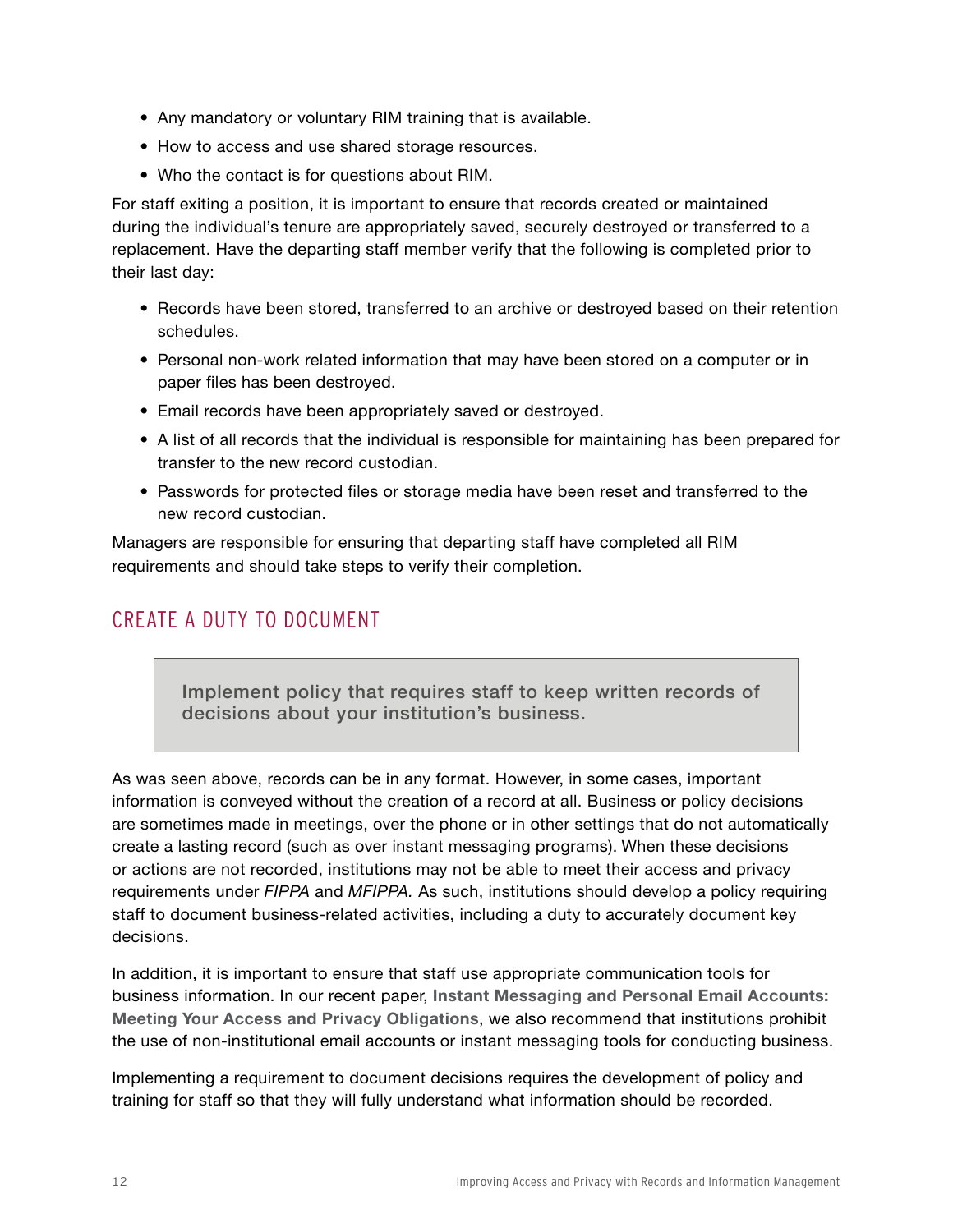<span id="page-16-0"></span>Consider developing templates for use in specific situations, such as meeting notes. Training on how and when to appropriately use these templates may help ease the transition for staff accustomed to making decisions in meetings or hallway conversations.

#### ONGOING TRAINING

RIM training must be available to staff regularly.

Initial training on RIM practices is essential. It will provide your staff with a strong basis upon which to build additional knowledge and skills. However, in order for long-term practice changes to take root, the lessons must be regularly refreshed and reinforced. Invest in a training program that allows staff to re-visit training materials and help them to understand RIM concepts and implement changes in their own work. Remember that the success of your RIM program is in the hands of your staff. Make sure that they have the resources and assistance that they need.

#### REVIEW AND AUDIT

Reinforce RIM practices by regularly reviewing practices and include records management commitments in performance plans.

Implementing strong RIM practices should be a long-term goal. Do not expect quick and easy fixes. Staff are accustomed to their own filing and RIM practices, so changing habits can take a long time. As with any change, it will take time, patience and regular reinforcement.

In order to help keep staff accountable for maintaining RIM practices, it is highly recommended that institutions include regular reviews and monitoring of RIM practices in their ongoing plans. In addition, including RIM actions and targets in annual performance plans will help keep staff engaged and accountable.

# CONCLUSION

By implementing RIM best practices, institutions can vastly improve conditions for accessing information. Information that is appropriately created, managed, stored and destroyed is eminently easier to find and use. Access requests can be processed with greater ease and efficiency. Staff time associated with record searches can be significantly reduced. Risks associated with failure to provide responsive records or with failing to meet the required response timelines can be avoided. Ultimately, a comprehensive RIM plan can help institutions to be more agile, efficient and accountable to the public.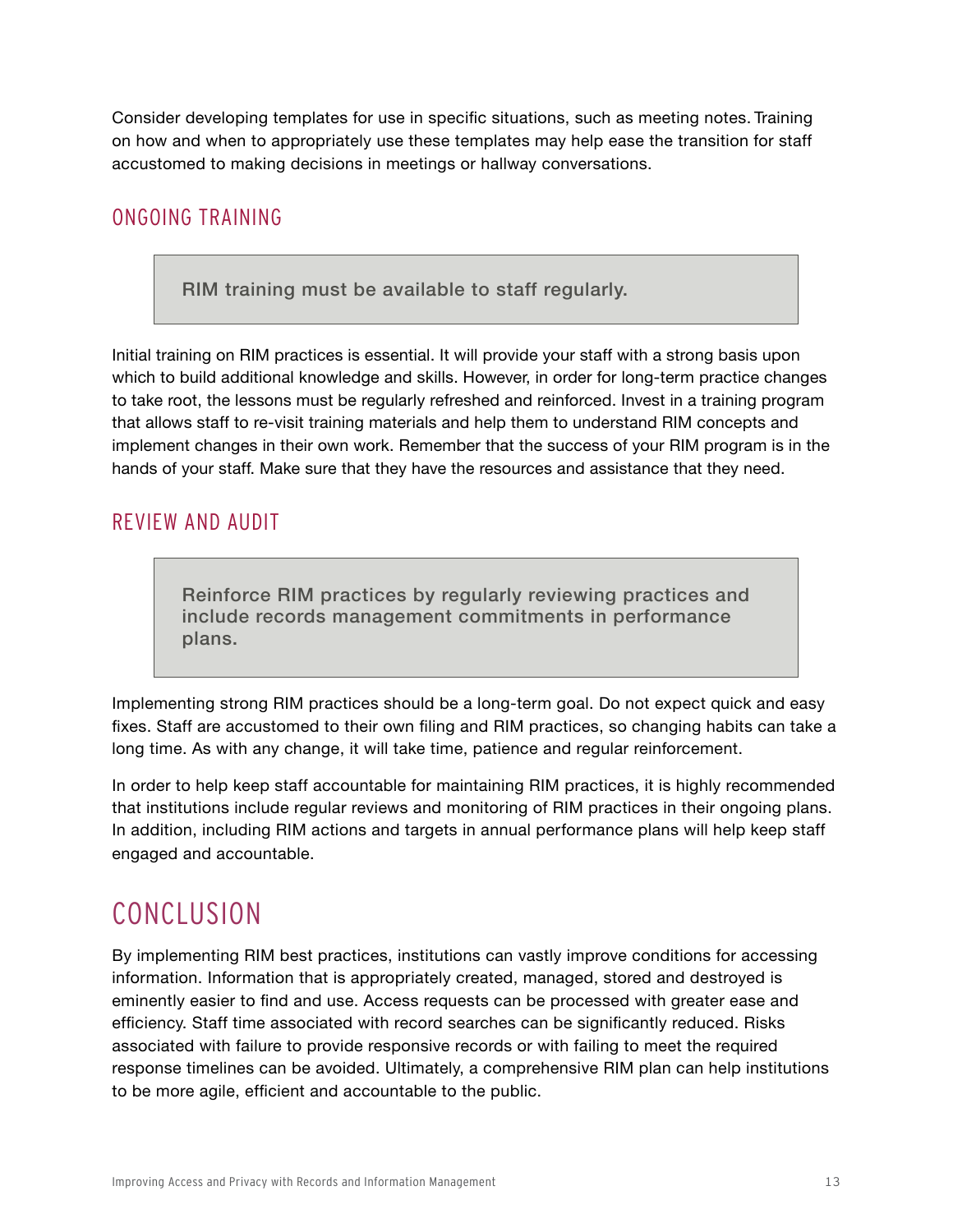Implementing RIM policies and practices can be challenging. Institutions, departments, and individuals develop their own ways of managing their records over time, so it can be difficult to get staff engaged and willing to change ingrained habits. When preparing to develop and implement new or improved RIM practices, remember the following:

- 1. **Be engaged**. Senior management should understand the importance of RIM practices to the legislated obligations of the acts and actively support the efforts to introduce or update RIM practices in your institution.
- 2. **Communicate often.** It is essential to keep RIM practices top of mind to ensure that staff don't slip into old practices.
- 3. **Communicate clearly.** Communication and training on RIM should be clear and straightforward, using plenty of examples and real world scenarios so that staff can fully understand their responsibilities and how to implement new practices.
- 4. **Commit to maintaining practices over time.** Implementing RIM practices is not a simple one-time event. It takes time and dedication to ensure that best practices become everyday practices.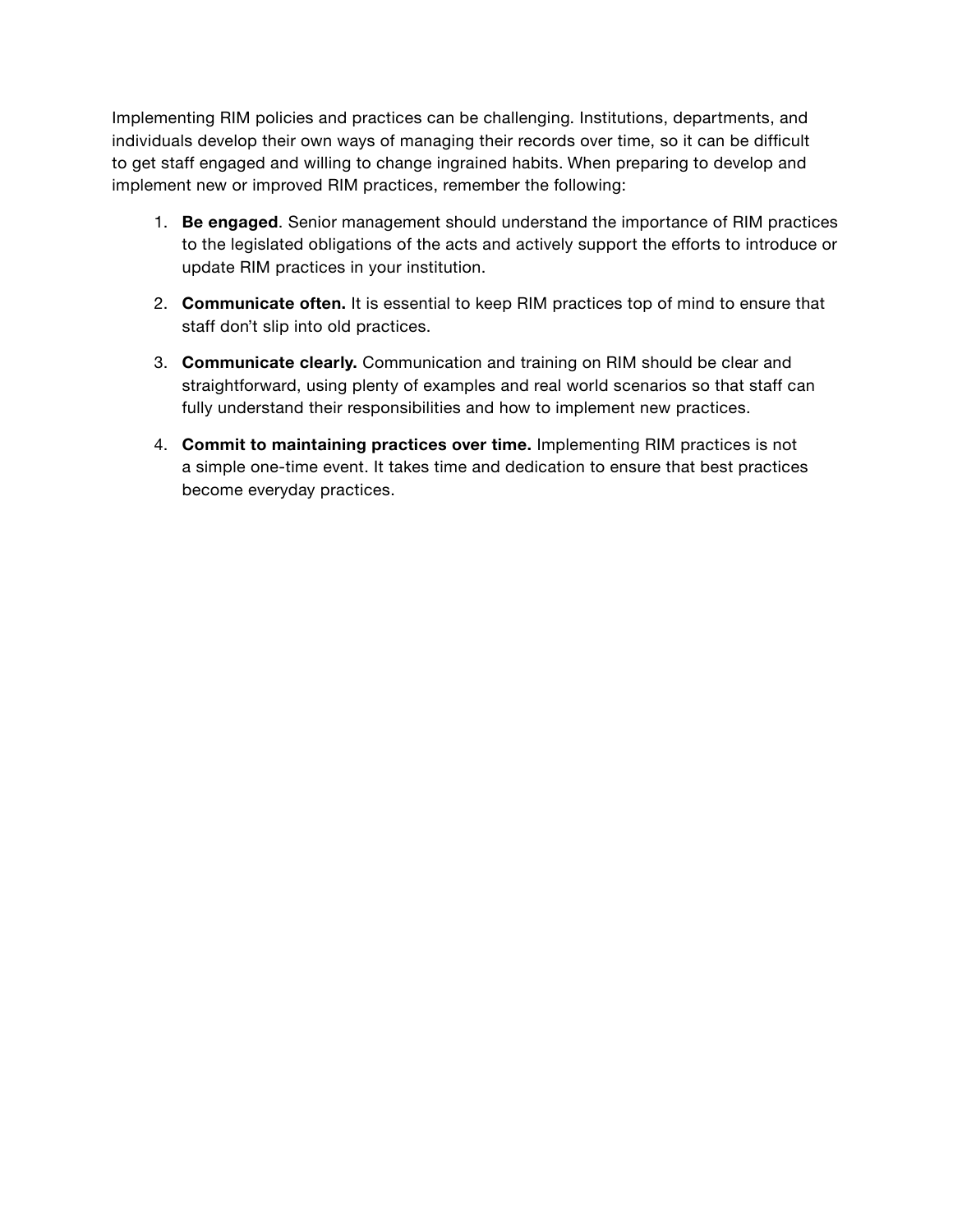#### **ABOUT THE INFORMATION AND PRIVACY COMMISSIONER OF ONTARIO**

**The role of the Information and Privacy Commissioner of Ontario is set out in three statutes: the** *Freedom of Information and Protection of Privacy Act***, the** *Municipal Freedom of Information and Protection of Privacy Act* **and the** *Personal Health Information Protection Act***. The Commissioner acts independently of government to uphold and promote open government and the protection of personal privacy.**

**Under the three** *Acts***, the Commissioner:**

- **• Resolves access to information appeals and complaints when government or health care practitioners and organizations refuse to grant requests for access or correction**
- **• Investigates complaints with respect to personal information held by government or health care practitioners and organizations**
- **• Conducts research into access and privacy issues**
- **• Comments on proposed government legislation and programs**
- **• Educates the public about Ontario's access and privacy laws**